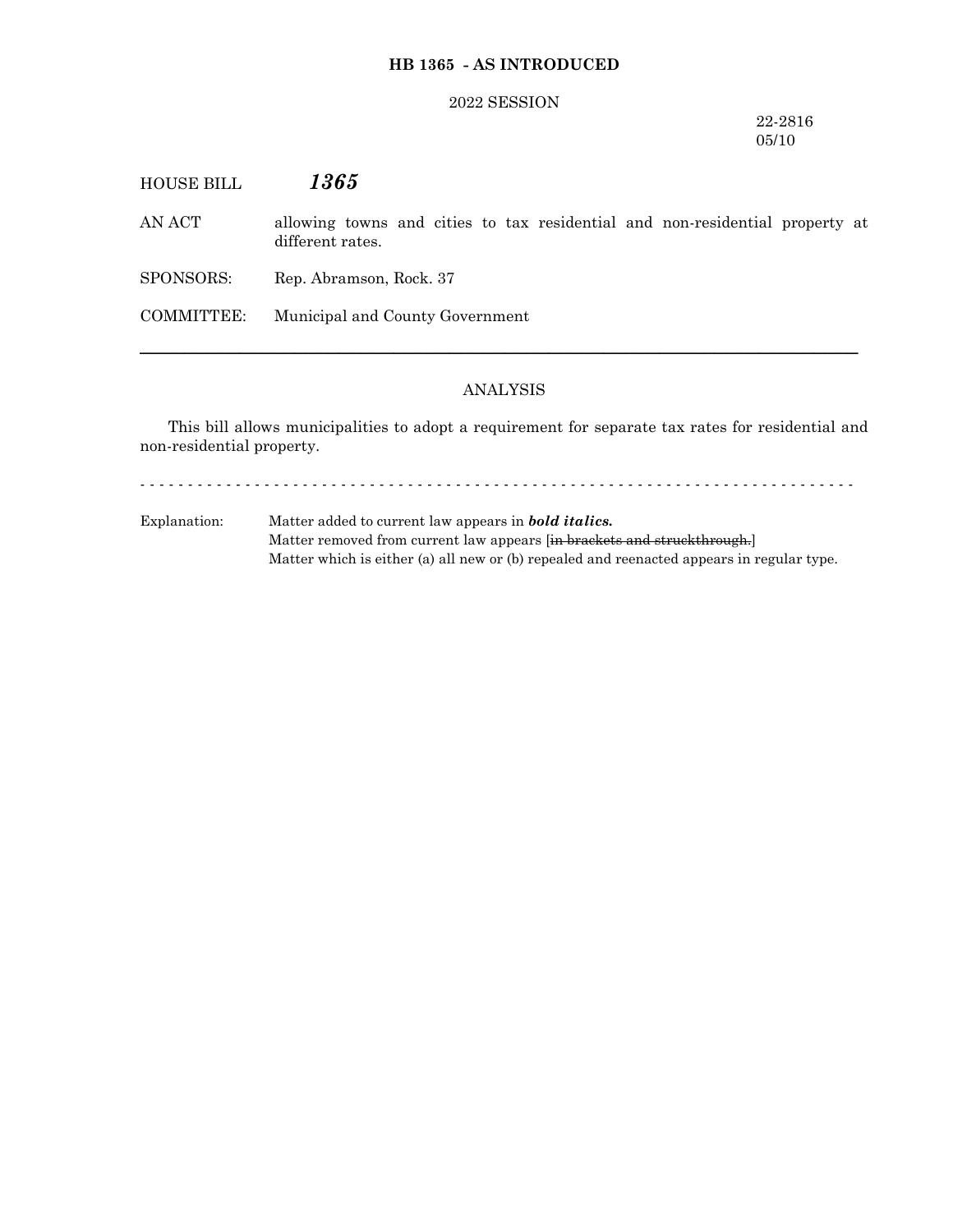#### **HB 1365 - AS INTRODUCED**

### STATE OF NEW HAMPSHIRE

#### *In the Year of Our Lord Two Thousand Twenty Two*

AN ACT allowing towns and cities to tax residential and non-residential property at different rates.

*Be it Enacted by the Senate and House of Representatives in General Court convened:*

- 1 New Subdivision; Adoption of Separate Non-residential and Residential Property Tax Rates. Amend RSA 72 by inserting after section 87 the following new subdivision: 1 2
- 3

Adoption of Separate Non-residential and Residential Property Tax Rates

4

72:88 Local Option to Adopt Separate Tax Rates for Non-residential and Residential Property.

I. A city or town may adopt, pursuant to this subdivision, the requirement for a separate tax rate to apply to property based on whether it is classified by the selectmen or assessors as residential property or non-residential property. Non-residential property shall include any property used for commercial, industrial, or other business purposes. Residential property shall include any property containing one or more units for human habitation. 5 6 7 8 9

II. The selectmen or assessors shall classify all property in the city or town as either residential or non-residential property. The municipality may shift a portion of the tax burden from residential property owners to non-residential property owners by directing the department of revenue administration to increase the rate for non-residential property by up to \$1 per \$1,000 of assessed value. Pursuant to RSA 21-J:35, the commissioner of revenue administration shall establish 2 property tax rates for the municipality, one for residential property and one for nonresidential property, based on the rate differential adopted by the municipality. The authorization for the department of revenue administration to use the rate differential shall apply for 3 property tax years following the date of adoption. 10 11 12 13 14 15 16 17 18

III. For mixed-use property where at least 30 percent of the floor space is usually occupied for residential use, the non-residential floor space and parking shall be taxed at the rate for nonresidential property and the remainder shall be taxed at the rate for residential property. 19 20 21

22

IV. Any town or city may adopt the provisions of this section in the following manner:

(a) In a town, other than a town that has adopted a charter pursuant to RSA 49-D, the question shall be placed on the warrant of a special or annual town meeting, by the governing body or by petition pursuant to RSA 39:3. 23 24 25

(b) In a city or town that has adopted a charter pursuant to RSA 49-C or RSA 49-D, the legislative body may consider and act upon the question in accordance with its normal procedures for passage of resolutions, ordinances, and other legislation. In the alternative, the legislative body of such municipality may vote to place the question on the official ballot for any regular municipal election. 26 27 28 29 30